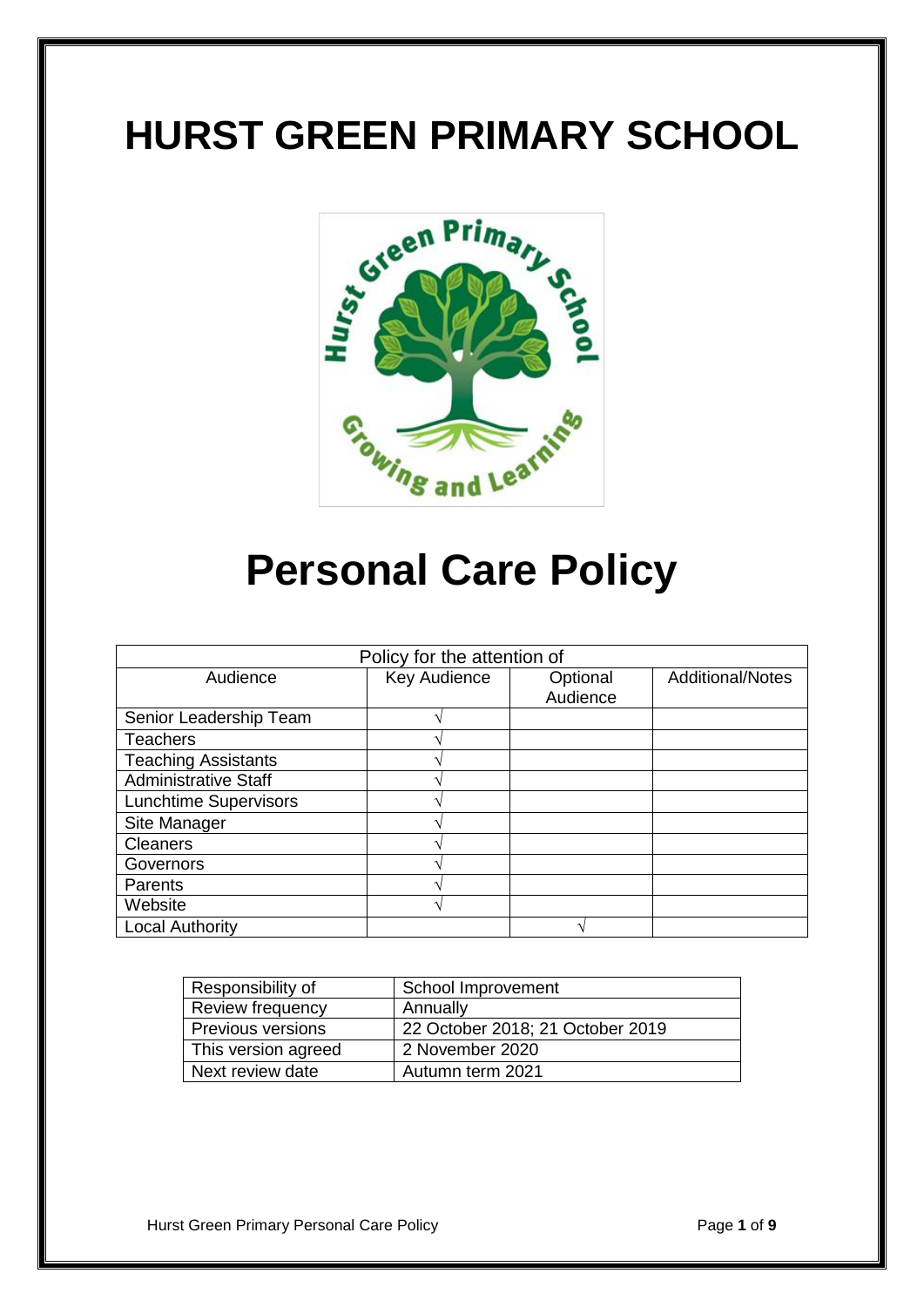The pastoral care of our children is central to the aims, ethos and teaching at Hurst Green Primary School and we are committed to developing positive and caring attitudes in our children. It is our intention to develop independence in each child, however there will be occasions when help is required. The principles and procedures apply to everyone involved in the personal care of children.

'Personal care may be defined as an activity required to meet the personal care needs of each individual child in partnership with the parent, carer and the child.' (9.26, ACPC Regional Policy and Procedures). In school this may occur on a regular basis or during a one-off incident.

Hurst Green Primary School is committed to ensuring that all staff responsible for the personal care of children will undertake their duties in a professional manner at all times. We recognise that there is a need to treat all our children with respect when personal care is given. No child should be attended to in a way that causes distress or pain and adults and staff must be sensitive to each child's individual needs.

Personal care is any care which involves one of the following:

- 1. Assisting a child to change his/her clothes
- 2. Changing or washing a child who has soiled him / herself
- 3. Assisting with toileting issues
- 4. Supervising a child involved in personal self-care
- 5. Providing first aid assistance
- 6. Providing comfort to an upset or distressed child
- 7. Feeding a child
- 8. Providing oral care to a child

9. Assisting a child who requires a specific medical procedure and who is not able to carry this out unaided. \*

\* In the case of a specific procedure only a person suitably trained and assessed as competent should undertake the procedure, (e.g. injection of insulin) Parents have the responsibility to advise the school of any known personal care needs relating to their child.

#### **Principles of Personal Care**

The following are the fundamental principles of personal care upon which our policy guidelines are based: (Rights Respecting School)

- Every child has a right to be safe;
- Every child has the right to personal privacy;
- Every child has the right to be valued as an individual;
- Every child has the right to be treated with dignity and respect;
- All children have the right to be involved and consulted in their own personal care to the best of their abilities;
- All children have the right to express their views on their own personal care and to have their views taken into account; and
- Every child has the right to have levels of personal care that are appropriate and consistent.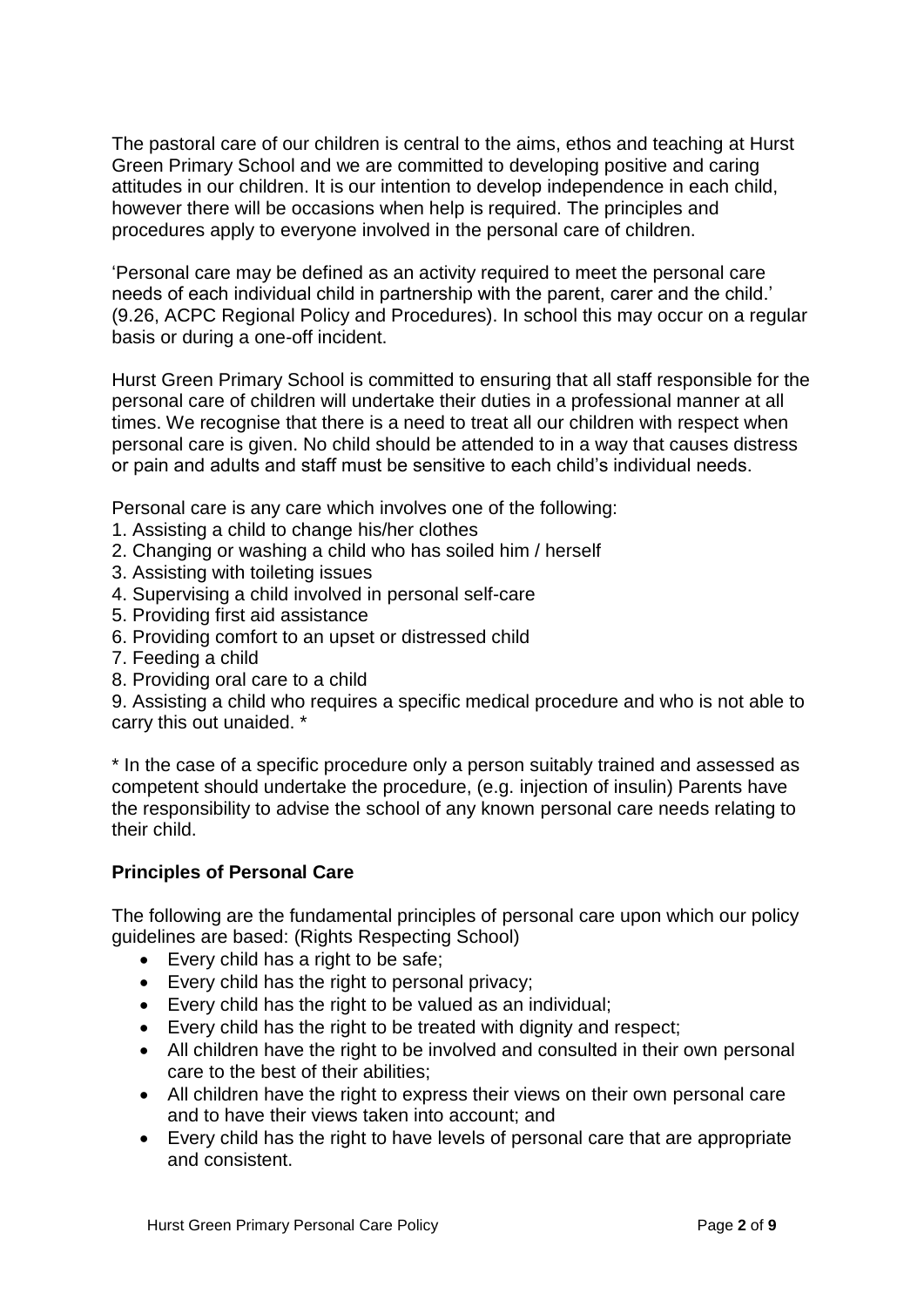## **Assisting a child to change his / her clothes**

This is more common in our Reception classes. On occasions an individual child may require some assistance with changing if, for example, he / she has an accident at the toilet, gets wet outside, or has vomit on his / her clothes etc.

Staff will always encourage children to attempt undressing and dressing unaided. However, if assistance is required this will be given.

Staff will always ensure that they have a colleague in attendance when supporting dressing/undressing and will always give the child the opportunity to change in private, unless the child is in such distress that it is not possible to do so. If staff are concerned in any way parents will be sent for and asked to assist their child and informed if the child becomes distressed.

## **Changing a child who has soiled him/herself**

If a child soils him/herself in school a professional judgement has to be made whether it is appropriate to change the child in school, or request the parent/carer to collect the child for changing. In either circumstance the child's needs are paramount and he/she should be comforted and reassured throughout. The following guidelines outline our procedures but we will also seek to make age-appropriate responses.

- The child will be given the opportunity to change his / her underwear in private and carry out this process themselves.
- School will have a supply of wipes, clean underwear and spare uniform for this purpose. (A supply of clean underwear and spare uniforms are available in the cupboard in the Medical Room).
- If a child is not able to complete this task unaided, school staff will attempt to contact the emergency contact to inform them of the situation.
- If the emergency contact is able to come to school within an appropriate time frame, the child will be accompanied and supported by a staff member until they arrive. This avoids any further distress and preserves dignity.
- If the emergency contact cannot attend, school will seek verbal permission for staff to change the child. If none of the contacts can be reached the Headteacher is to be consulted and the decision taken on the basis of locoparentis and our duty of care to meet the needs of the child.
- The member of Staff who has assisted a pupil with personal care will complete the record of personal care – see appendix 2.
- In extreme circumstances staff may need to use the shower facilities. Parents will be informed and two members of staff will be present.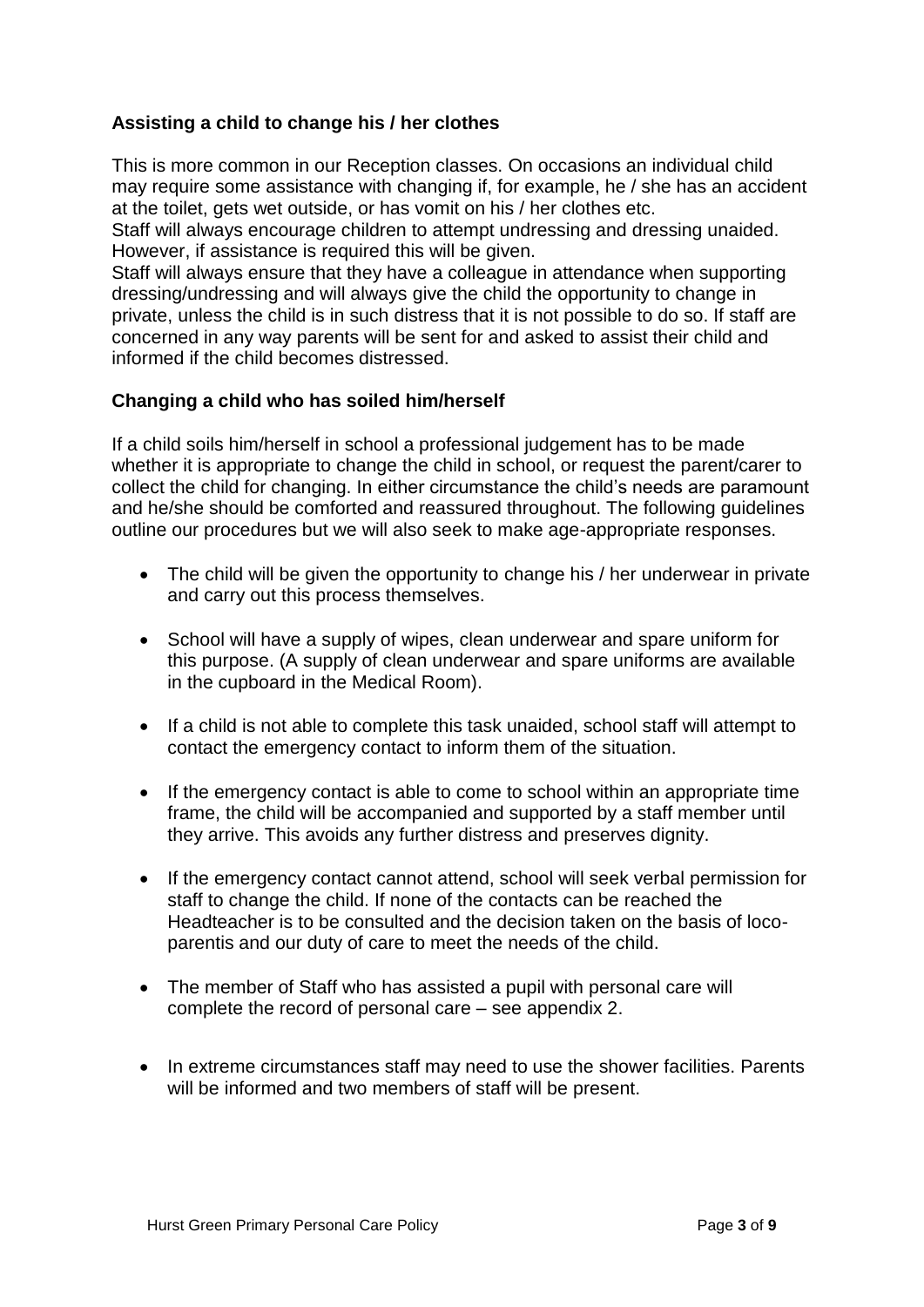#### **Child Protection/Safeguarding Guidelines**

 Ensure that the action you are taking is necessary. Get verbal agreement to proceed – CARE – CONCERN – COMMUNICATE.

#### **Pastoral Care Procedures**

- Ensure the child is happy with who is changing him / her.
- Be responsive to any distress shown.

#### **Basic hygiene routines**

- Always wear protective disposable gloves.
- Seal any soiled clothing in a plastic bag for return to parents.

In the case of Reception children and in particular a Key Stage 1 child, in order to avoid any unnecessary distress, a member of staff may assist the child, with a colleague in attendance, unless a parent has requested otherwise or if the child is reluctant. Parents will be contacted as soon as it is practical to do so.

#### **Providing comfort or support to a child**

There are situations and circumstances where children seek physical comfort from staff (particularly children in Reception and Key Stage 1). Where this happens staff need to be aware that any physical contact must be kept to a minimum. When comforting a child or giving reassurance, staff must ensure that at no time can the act be considered personal. If physical contact is deemed to be appropriate, staff must provide care which is professionally appropriate to the age and context.

If a child touches a member of staff in a way that makes him/her feel uncomfortable this can be gently but firmly discouraged in a way which communicates that the touch, rather than the child, is unacceptable. If a child touches a member of staff, as noted above, this should be discussed, in confidence with the Designated Safeguarding Lead.

#### **Assisting a child who requires a specific medical procedure and who is not able to carry this out unaided.**

Our Administration of Medications Policy outlines arrangements for the management of the majority of medications in school.

#### **Parental permission must be given before any medication is dispensed in school- this form is available from the school office.**

A small number of children will have significant medical needs and in addition to the arrangements included in our Administration of Medications Policy will have an Individual 'Care Plan'. This Care Plan will be formulated by the parents, with support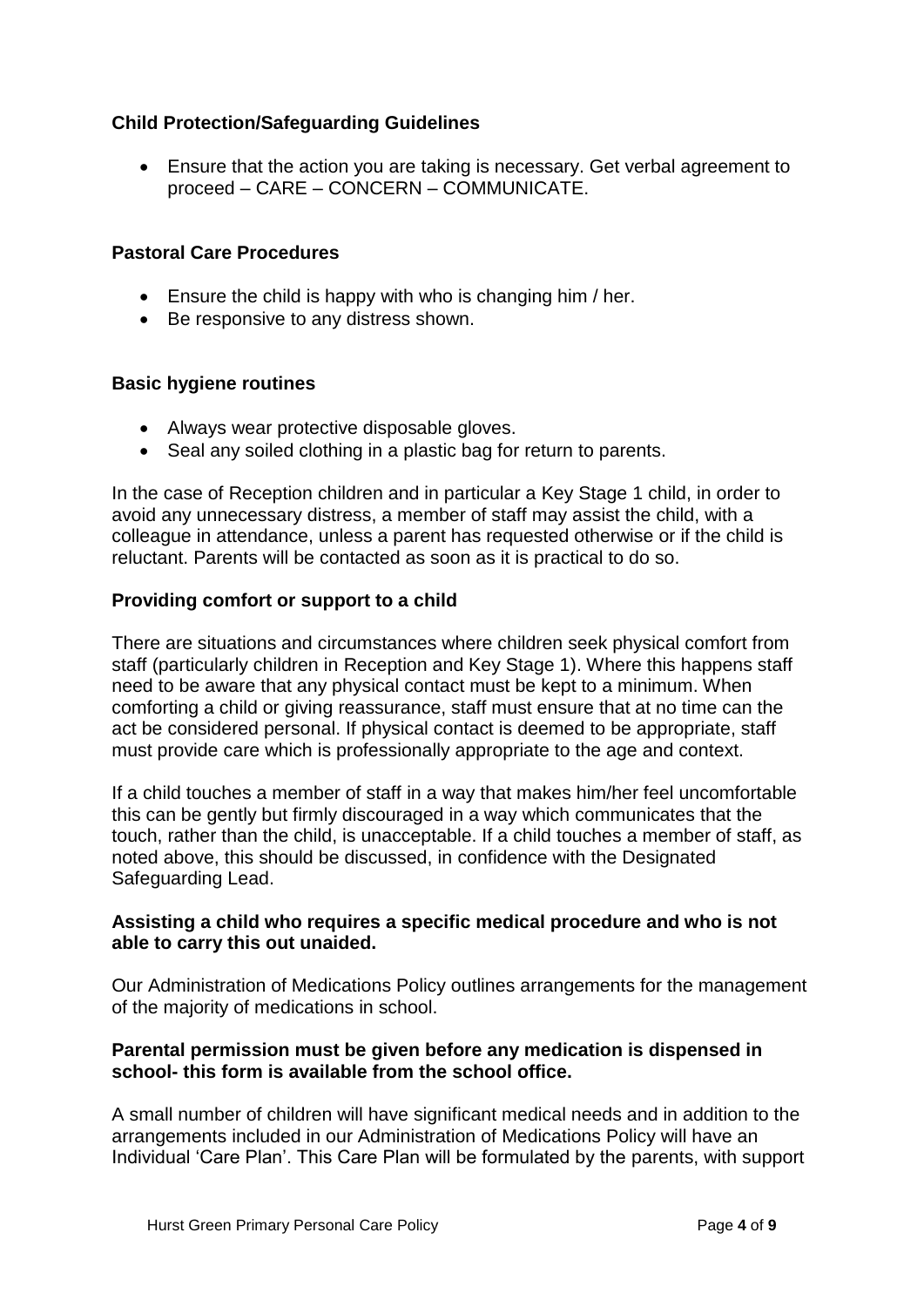from the school nurse and other relevant medical teams. If required, school staff will receive appropriate training.

#### **Swimming**

Our Key Stage 1 classes participate in a swimming programme at Haden Hill Leisure Centre. Children are entitled to respect and privacy when changing their clothes however, there must be the required level of supervision to safeguard young people with regard to health and safety considerations and to ensure that bullying, teasing or other unacceptable behaviour does not occur.

The changing rooms at Haden Hill Leisure Centre are cubicle style for up to 5 children. This supports effective and discrete supervision and privacy for our children when changing. Where a child needs additional support for changing there are facilities that allow 1:1 and additional adult support is available.

#### **Residential Trips**

Residential educational visits are an important part of our Year 6 school experience. Particular care is required when supervising pupils in this less formal setting.

As with Extra-Curricular Activities, although more informal relationships in such circumstances tend to be usual, staff are still guided by our Child Protection procedures, and Behaviour Policy. Some specific Personal Care issues may arise in a Residential context.

#### **Showering**

Children are entitled to respect and privacy when changing their clothes or taking a shower. However, there must be the required level of supervision to safeguard young people with regard to health and safety considerations, and to ensure that bullying, teasing or other unacceptable behaviour does not occur.

This means that staff have a set procedure they follow unless there is an emergency or pupil needs require it and the children are covered e.g. with a towel. Given the vulnerability of the situation, it is strongly recommended that when supervising children who are showering that another member of staff is present. As in the case of Astley Burf where two male members of staff supervise the boys and wait outside the showers and two female members of staff support the girls who change in cubicles.

It is the best practice in our school that when an incident has taken place that has necessitated a member of staff to be present when children are changing that an incident report is made as per the Astley Burf risk assessment procedure.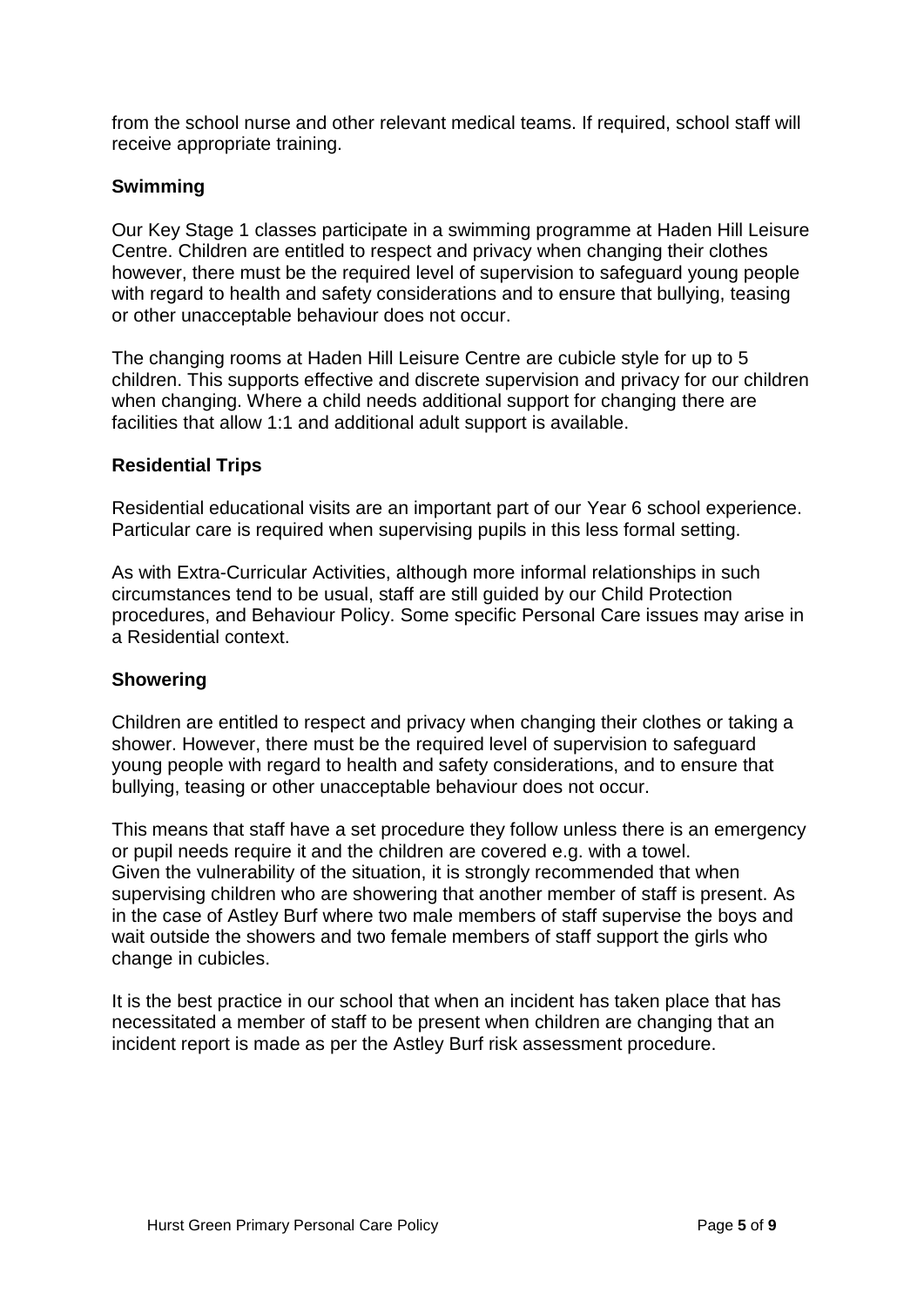#### **School Responsibilities**

All members of staff at Hurst Green Primary School have been DBS checked through the local authority. Vetting includes criminal record checks and two references.

Only those members of staff who are familiar with the personal care policy are involved in the personal care of children.

Where anticipated, personal care arrangements are agreed between the school and parents and, when appropriate and possible, by the child. Consent forms are signed by the parent and stored in the child's file**. Only in an emergency would staff undertake any aspect of personal care that has not been agreed by parents and school.** Parents would then be contacted immediately. The views of all relevant parties should be sought and considered to inform future arrangements.

If a staff member has concerns about a colleague's personal care practice he or she must report this to the Designated Safeguarding Lead.

#### **Guidelines for Good Practice**

All children have the right to be safe and to be treated with dignity and respect. These guidelines are designed to safeguard children and staff. They apply to every member of staff involved with the personal care of children.

Young children and children with special educational needs can be especially vulnerable. Staff involved with their personal care need to be particularly sensitive to their individual needs.

It is important to bear in mind that some forms of assistance can be open to misinterpretation. Adhering to the following guidelines of good practice should safeguard both children and staff.

**1. Involve the child in the personal care.** Try to encourage a child's independence as far as possible in his or her personal care. Where a situation renders a child fully dependent, talk about what is going to be done and, where possible, give choices. Check your practice by asking the child or parent about any preferences while carrying out the personal care.

**2. Treat every child with dignity and respect and ensure privacy appropriate to the child's age and situation.** Care should not be carried out by a member of staff working alone with a child.

**3. Make sure practice in personal care is consistent**. As a child may have multiple carers a consistent approach to care is essential. Effective communication between all parties ensures that practice is consistent.

**4. Be aware of your own limitations**. Only carry out activities you understand and feel competent with. If in doubt, ask. Some procedures must only be carried out by members of staff who have been formally trained and assessed.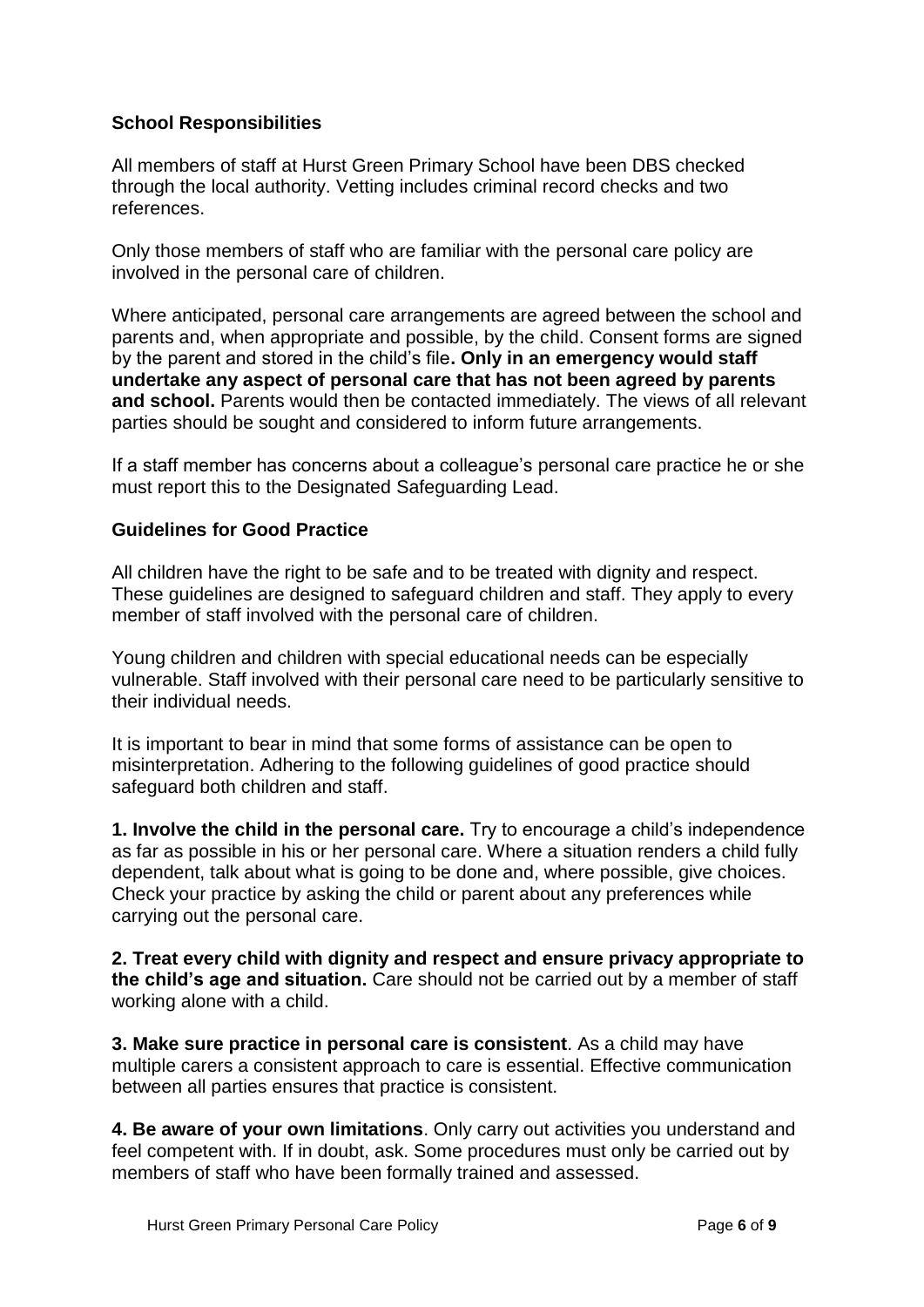**5. Promote positive self-esteem and body image.** Confident, self-assured children who feel their bodies belong to them are less vulnerable to sexual abuse. The approach you take to personal care can convey lots of messages to a child about their body worth. Your attitude to a child's personal care is important. Keeping in mind the child's age, routine care can be both efficient and relaxed.

**6. If you have any concerns you must report them**. If you observe any unusual markings, discolouration or swelling report it immediately to the Designated Safeguarding Lead.

If a child is accidentally hurt during personal care or misunderstands or misinterprets something, reassure the child, ensure their safety and report the incident immediately to the designated teacher. Report and record any unusual emotional or behavioural response by the child. A written record of concerns must be made available to parents and kept in the child's personal file.

#### **Working with Children of the Opposite Sex**

There is positive value in both male and female staff being involved with children. Ideally, every child should have the choice for personal care but the current ratio of female to male staff means that assistance will more often be given by a woman. The personal care of boys and girls can be carried out by a member of staff of the opposite sex with the following provisions:

- When personal care is being carried out, all children have the right to dignity and privacy, i.e. they should be appropriately covered, the door closed or screens/curtains put in place;
- If the child appears distressed or uncomfortable when personal tasks are being carried out, the care should stop immediately. Try to ascertain why the child is distressed and provide reassurance;
- Report any concerns to the Designated Safeguarding Lead and make a written record;
- Parents must be informed about any concerns.

#### **COVID-19 guidance:**

- Staff to wear PPE of apron, gloves and face covering.
- Wash hands before and after providing personal care to a child.
- If possible a member of staff from the year group bubble to provide personal care to the child
- Staff to call on SLT to cover in EYFS if necessary to maintain staffing levels while they provide personal care.
- Make sure you clean all touch points afterwards with anti- bacteria wipes.
- Dispose of all PPE in the medical room bin.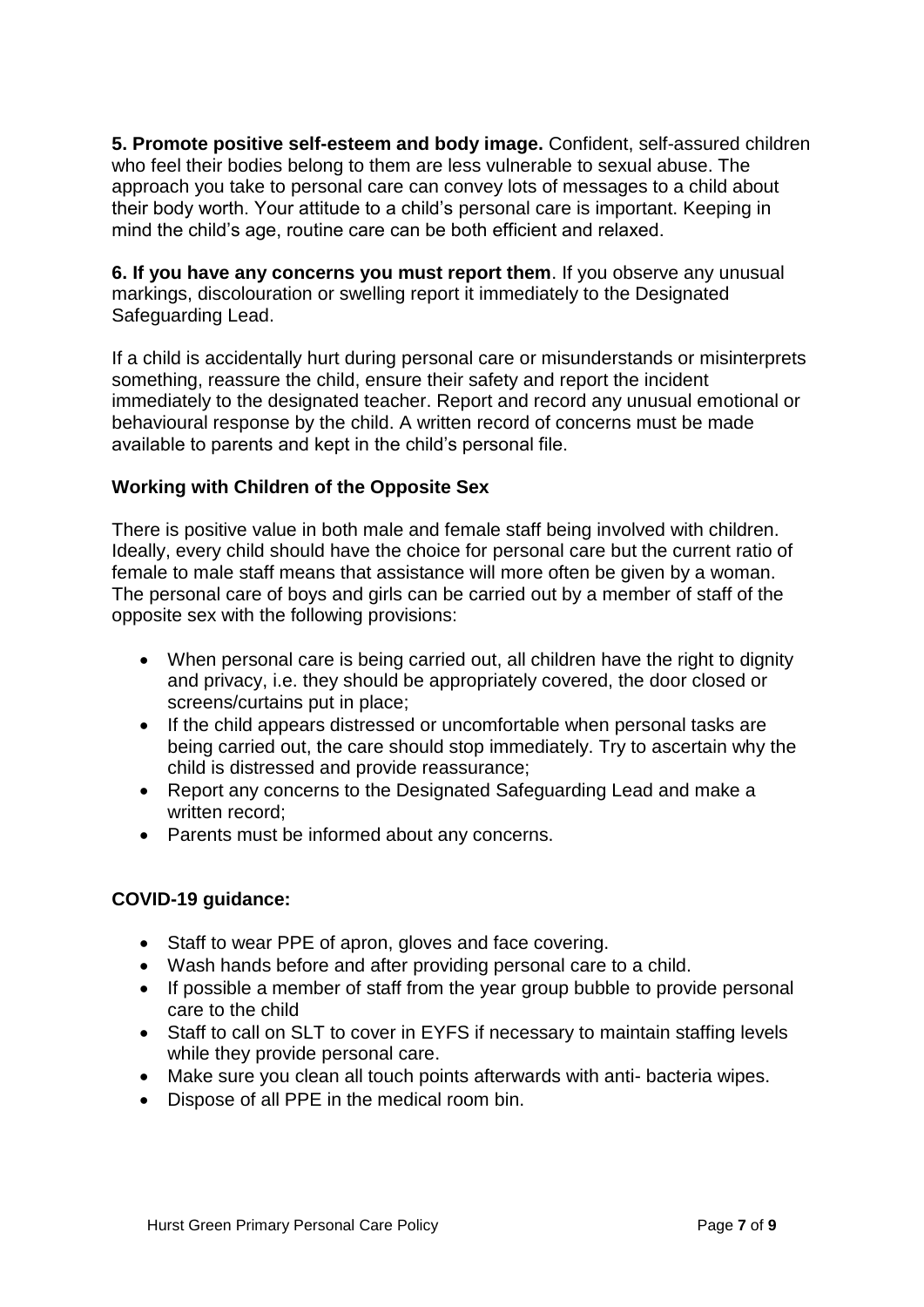

# **Hurst Green Primary School**

Narrow Lane, Halesowen, West Midlands B62 9NZ **Tel**: 01384 818210 **Headteacher**: Mrs. V. Kelly **email**: info@hurst-green.dudley.sch.uk **website**: www.hurstgreen-dudley.co.uk

## **Parental Permission for Personal Care**

Should it be necessary, I give permission for \_\_\_\_\_\_\_\_\_\_\_\_\_\_\_\_\_\_\_\_\_\_\_\_\_\_\_\_\_\_\_\_\_\_

to receive personal care (e.g. help with changing or following toileting).

I understand that staff will endeavour to encourage my child to be independent.

I understand that I will be informed discreetly should the occasion arise.

Signed **Signed** 

Name of adult with parental responsibility\_\_\_\_\_\_\_\_\_\_\_\_\_\_\_\_\_\_\_\_\_\_\_\_\_\_

Date \_\_\_\_\_\_\_\_\_\_\_\_\_\_\_